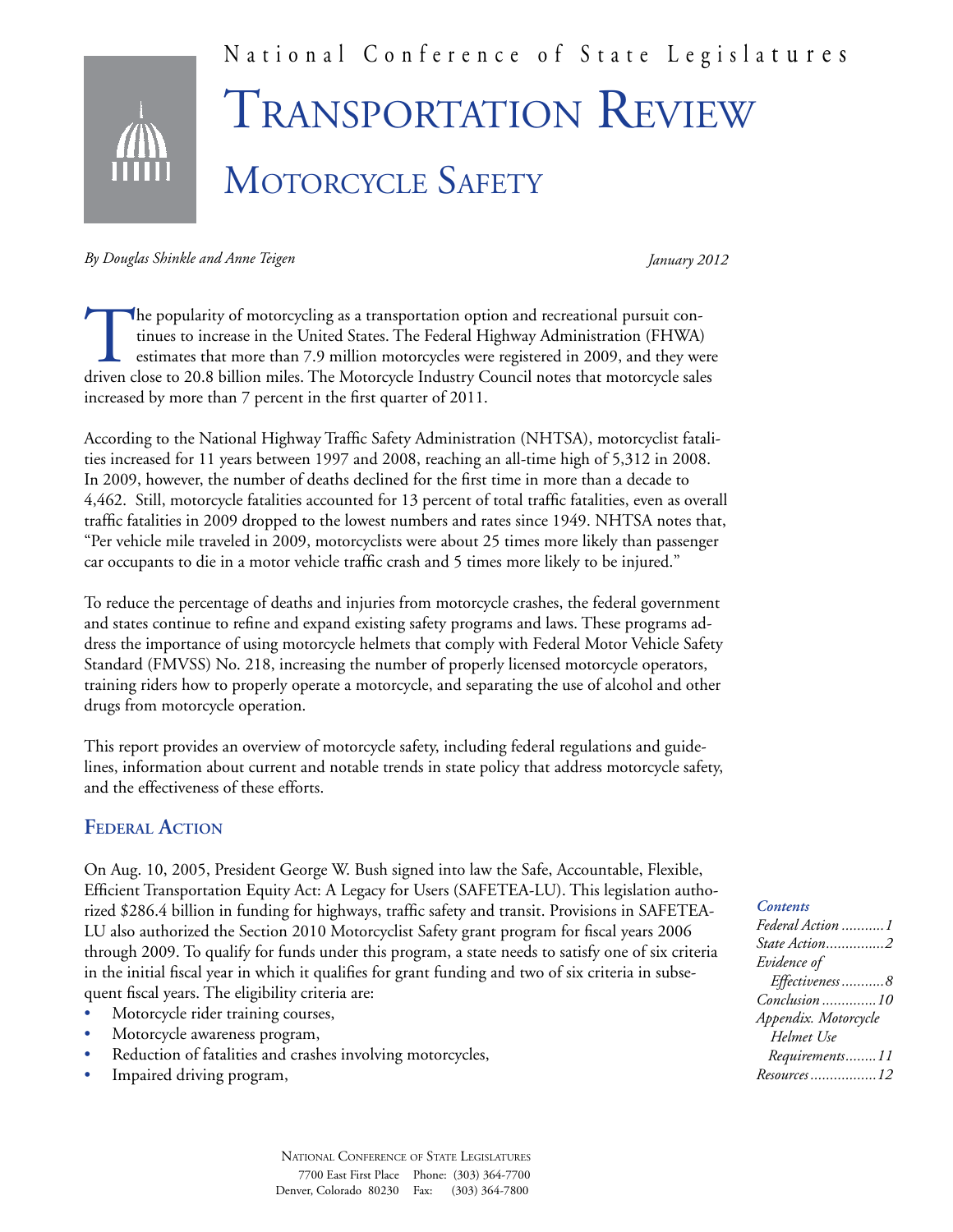- Reduction of fatalities and accidents involving impaired motorcyclists, and
- Fees collected from motorcyclists for training and safety programs used for motorcycle training and safety programs.

The grant funds under this program can be used for various activities, including improvements to motorcycle safety training, recruiting and retaining motorcycle safety instructors, and creating public awareness campaigns. Continuing resolutions by Congress have extended the life of the Section 2010 grant program, and states have received a combined total of \$39 million since FY 2006. Surface transportation reauthorization is pending as of late 2011.

In 2008, NHTSA contracted with the Windwalker Corporation and Highway Safety Services LLC, to develop Model National Standards for Entry-Level Motorcycle Rider Training. The standards were designed to serve as a model for all novice motorcycle rider training programs conducted in the United States and to establish baseline content that all riders should be taught in such entry-level classes. (For more information, see [http://www.nhtsa.gov/staticfiles/nti/](http://www.nhtsa.gov/staticfiles/nti/pdf/811503.pdf) [pdf/811503.pdf.](http://www.nhtsa.gov/staticfiles/nti/pdf/811503.pdf))

In November 2010, the National Transportation Safety Board (NTSB) added motorcycle safety to its Most Wanted List of Transportation Safety Improvements, in response to the doubling of motorcycle fatalities from 1997 to 2009. NTSB continues to support adoption in all states of universal motorcycle helmet use laws that specify compliance with FMVSS No. 21.

## **STATE ACTION**

### *Helmet Laws*

Numbers from 2009 indicate that, in crashes with fatalities, only 59 percent of motorcyclists were wearing helmets. NHTSA estimates that helmets saved the lives of 1,483 motorcyclists in 2009, with an estimated economic savings of \$2.39 billion. NHTSA states that, "Helmets are estimated to be 37 percent effective in preventing fatal injuries to motorcycle riders and 41 percent for motorcycle passengers." NHTSA also estimates that an additional 732 lives could have been saved in 2009 if all motorcyclists had worn helmets, which could have provided an additional \$1.16 billion in estimated economic savings.

From 1992 to 1995, as part of an incentive package for states to pass motorcycle helmet laws covering all riders, the Intermodal Surface Transportation Equity Act (ISTEA) required states to pass motorcycle helmet laws that applied to all riders or to have funds transferred from highway construction accounts to highway safety accounts. The National Highway System Designation Act of 1995 repealed these sanctions, however. Since then, six states—Arkansas, Florida, Kentucky, Louisiana, Pennsylvania and Texas—have weakened what were universal motorcycle helmet use laws.

- In 1997, Arkansas and Texas became the first states since 1983 to repeal laws requiring all motorcyclists to wear helmets.
- In Kentucky, helmet use declined from 96 percent before the law change in 1998, to 56 percent afterward.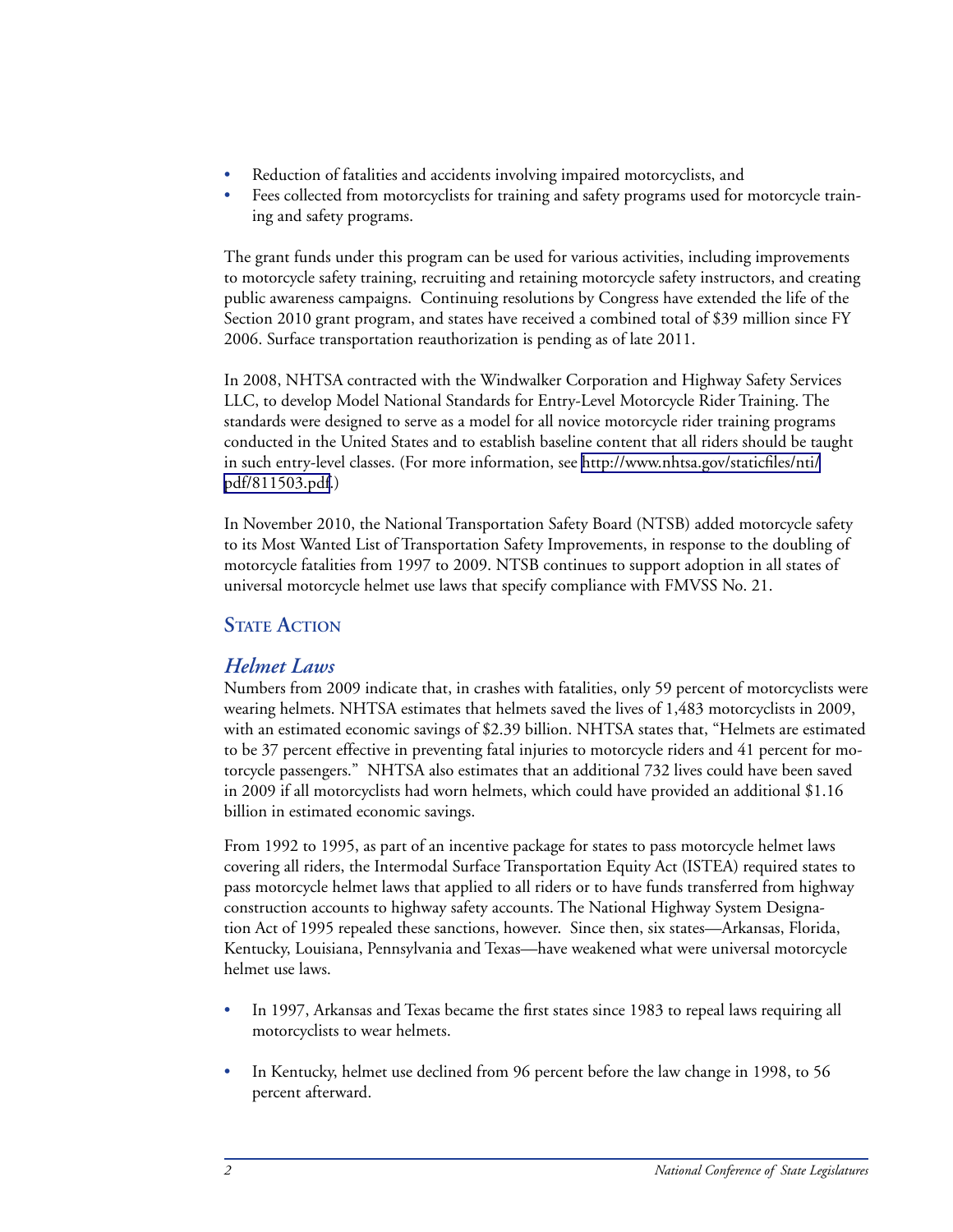- Louisiana weakened its motorcycle helmet use law in 1999, but reenacted it in 2004, becoming the only state to do so in the past decade.
- Florida repealed its mandatory helmet law in 2000 and has seen an increase in motorcycle fatalities. According to NHTSA, motorcycle deaths in Florida increased from 259 in 2000 to 413 in 2009. A survey conducted in Florida in 2002 found 53 percent of riders were not wearing helmets or were using non-compliant helmets, in contrast with almost universal helmet use before the repeal, although approximately 35 percent of helmets were deemed noncompliant. Furthermore, Florida riders under age 21, who still must wear helmets, have reduced helmet use since the change, highlighting the increased difficulty of enforcing a helmet law when coverage is not universal.

Twenty states, the District of Columbia and Puerto Rico currently require all riders to wear helmets. Illinois, Iowa and New Hampshire do not require helmet use for any rider, regardless of age. The remaining 27 states require that a specific segment of riders—usually those under age 18—wear helmets (Figure 1). However, NHTSA has found that the use of FMVSS No. 218 compliant motorcycle helmets has "decreased significantly" nationwide, from 67 percent in 2009 to 54 percent in 2010. The appendix provides further information about helmet use requirements.

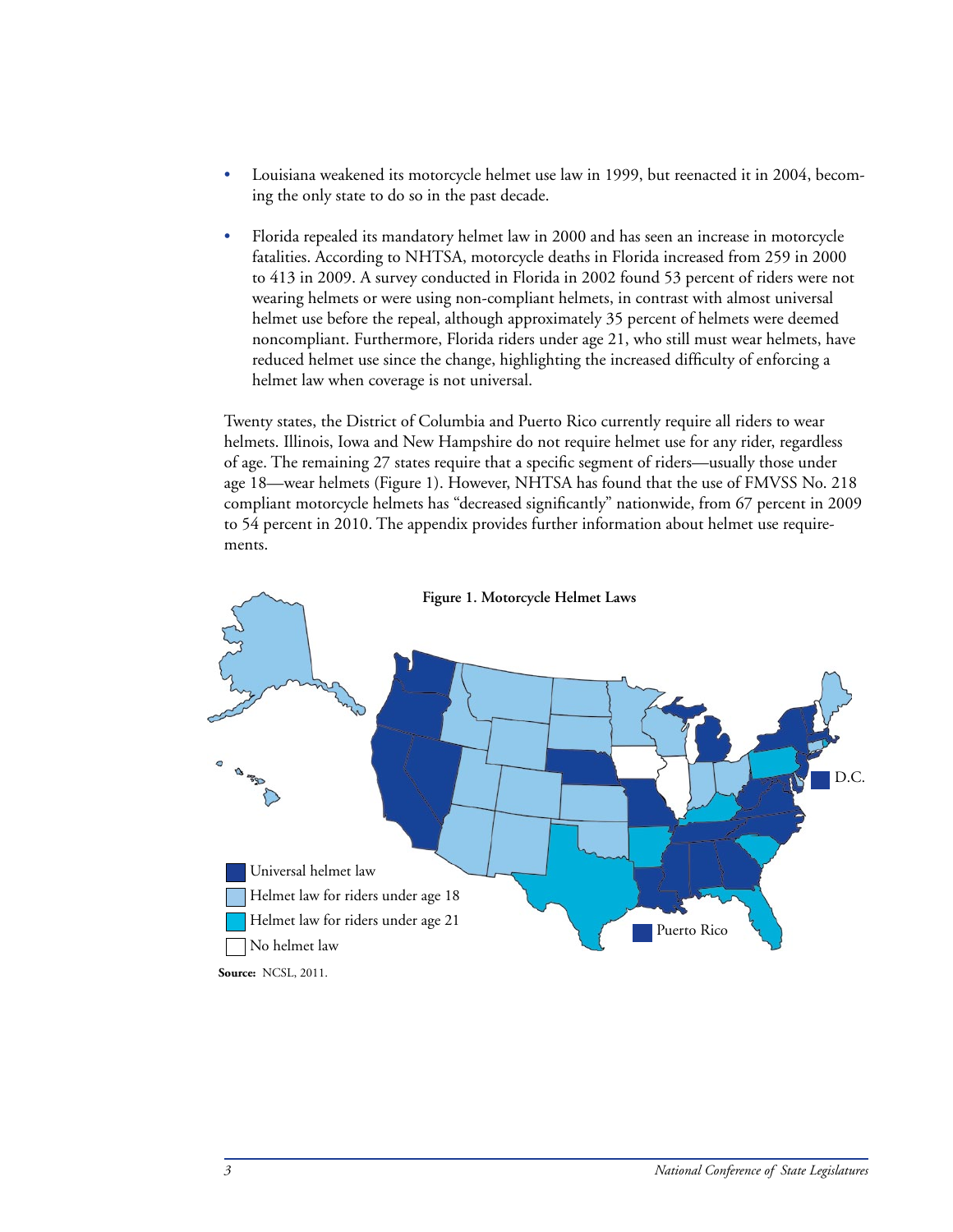### *Enacted Laws Associated with Helmet Use, 2008-2011*

- In 2009, Maine amended its helmet law to require motorcycle operators and passengers under age 18 to wear a helmet.
- North Dakota amended its helmet law to clarify that a helmet must meet federal requirements.
- Utah passed legislation allowing a court to waive \$8 of a moving traffic violation fine charged to motorcyclists who are age 18 years or older and wearing protective headgear.

In 2011, six states—Hawaii, Illinois, Massachusetts, New York, North Dakota and Virginia—introduced bills strengthening helmet requirements. Attempts to weaken motorcycle helmet use were more common, however. Legislation introduced in 10 states—California, Delaware, Michigan, Mississippi, Nebraska, New York, North Carolina, Oregon, Tennessee and West Virginia attempted to weaken helmet use requirements.

Whether states are attempting to expand their helmet laws to cover all riders or to limit them to a certain age group, motorcycle helmet use laws are continually being addressed and refined by state legislators.

### *Notable 2011 Helmet Legislation*

- Illinois, one of three states that have no motorcycle helmet use requirement, considered two measures to require helmet use. One would have applied to all users, while the other would have required helmets for all riders under age 26. Both bills are still active.
- In Delaware, a requirement that a helmet must be available on a motorcycle, but not necessarily be worn, is the subject of attempts to strengthen and weaken the law. The Delaware General Assembly repealed the requirement to carry a helmet in 2011, but it was vetoed by the governor. News reports indicate the governor will push for a universal helmet law in 2012
- Michigan introduced three measures attempting to require those under age 21 to wear helmets. All would have required riders over age 21 to carry a certain amount of insurance coverage and complete motorcycle safety education.
- A failed Hawaii resolution would have requested the Department of Health to gather statistics on injuries riders without helmets on motorcycles, mopeds, bicycles and ATVs in the state.

## *Education and Licensing*

Another area where state legislatures have grappled with the issue of motorcycle safety is through laws specific to licensing and education requirements. As of 2011, 49 states have state-funded motorcycle safety programs, and all states require a special endorsement to operate a motorcycle.

Nearly all states provide a motorcycle operator learner's permit. These permits are valid for varying lengths of time, ranging from 60 days to two years. In some states, however, riders can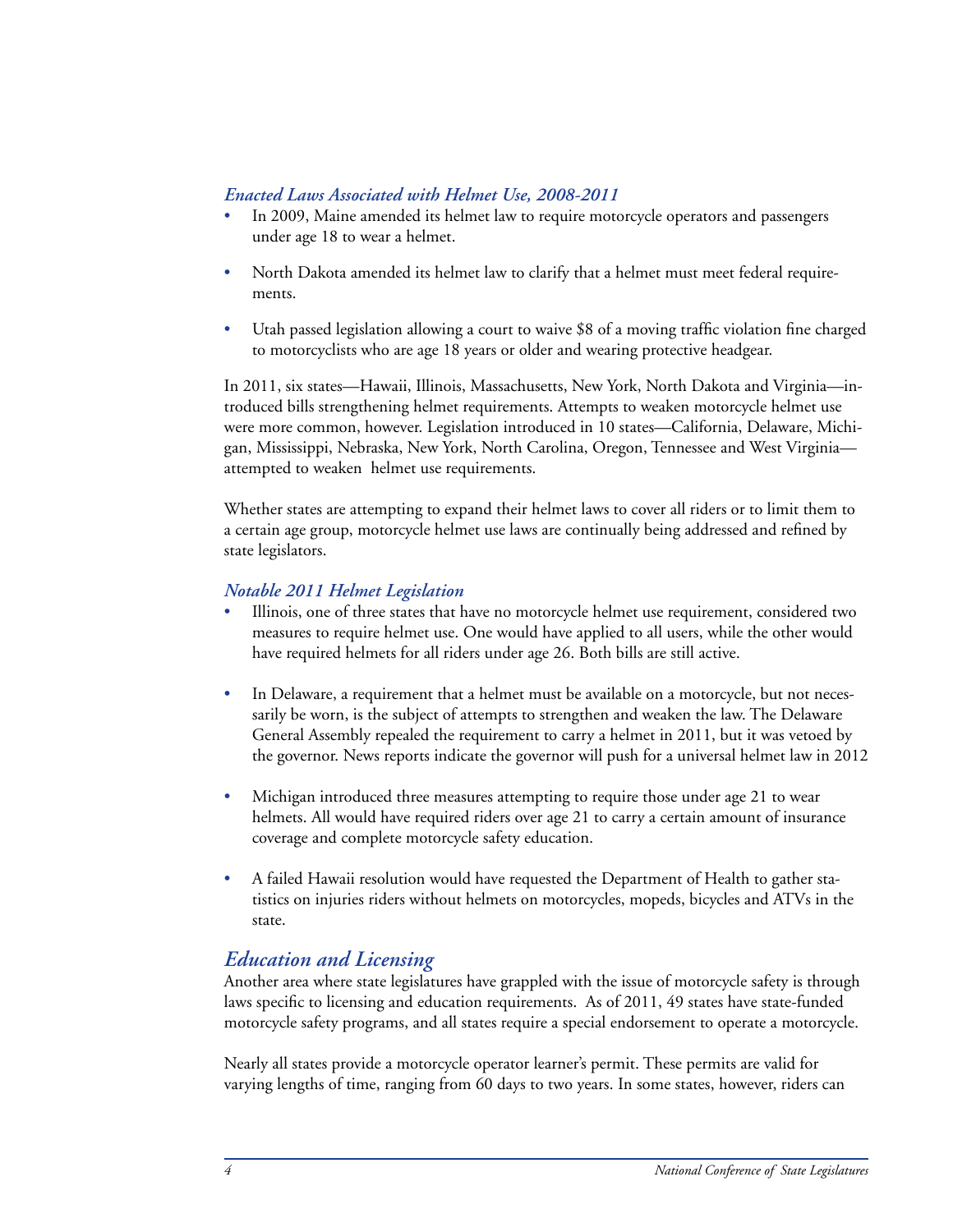continually renew learner's permits without ever completing the process to obtain a full motorcycle operator's license or endorsement on their driver's license. In most states, the learner's permit is accompanied by various restrictions, including supervised riding, knowledge and skills tests, times of operation, passenger restrictions, and required helmet and eye protection use. Thirty-one state licensing agencies use one of the Motorcycle Safety Foundation's (MSF) four model skills tests, and 29 states incorporate the MSF knowledge test into their licensing program.

During the 1980s, the MSF developed model legislation for state-funded motorcycle rider education programs. The MSF designed the model legislation as a tool for state legislators who are interested in motorcycle safety. Rider education programs provide basic lessons about how to operate motorcycles on streets and highways.

### *Oregon*

In 2009, Oregon enacted what appears to be a first-of-its-kind measure, which requires motor vehicle insurers to provide an "appropriate" reduction in premium charges for motorcycle coverage if the principal driver has completed a motorcycle rider education course. HB 2370 requires motorcycle rider education courses to issue a certificate that can be presented to an insurer. The discount applies for three years after completion of the course and applies only to one motorcycle.

Oregon also enacted three other laws related to motorcycle safety in 2009:

- SB 124 increases the penalty for operating a motorcycle without a motorcycle endorsement and requires the court to suspend a fine if the motorcycle operator completes a motorcycle education course and obtains a motorcycle endorsement.
- SB 546 directs the Department of Transportation to include on the driver's license examination at least two questions pertaining to safe driving practices around motorcyclists. The law also requires anyone applying for the first time for a motorcycle endorsement to complete a motorcycle rider education course a directs the Department of Transportation to phase in a motorcycle rider education course program for people age 21 and older, and raises from \$28 to \$38 the fee for a motorcycle endorsement.
- HB 2370 requires motor vehicle insurers to reduce premium charges for motorcycle coverage if the principal driver has completed a motorcycle rider education course.

### *Other Notable 2008-2011 Safety and Education Legislation*

Arizona created a Motorcycle Safety Fund that receives \$1 for every motorcycle registration collected by the Arizona Department of Transportation (ADOT) Motor Vehicle Division. The director of the Governor's Office of Highway Safety, after consultation with the Arizona Motorcycle Safety Advisory Council, will use money from the fund to implement and support voluntary motorcycle education, awareness and other programs. Arizona also extended the safety advisory council's sunset date to 2016. The council is composed of five members who have experience in motorcycle safety and who are appointed by the governor for threeyear terms.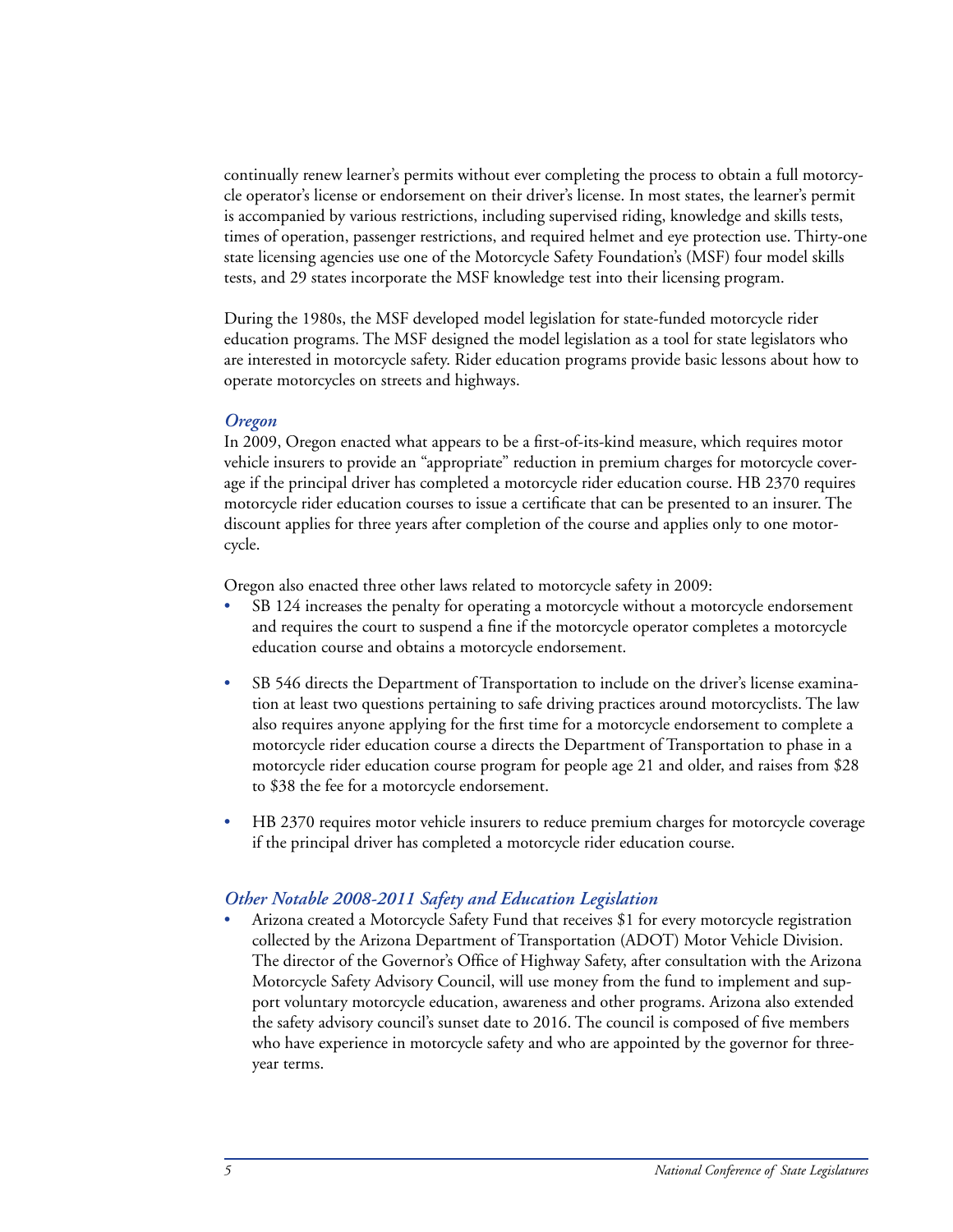- In 2011, Nebraska eliminated its Motorcycle Safety Education Fund, which was used to subsidize new motorcycle training courses, schools and instructors. According to the bill's official statement of intent, the fund was eliminated because "no other driver training program receives this kind of subsidy from the State." Fee set-asides for the fund will now remain in the Highway Trust Fund and DMV Cash Fund. The law provides definitions of driving course, motorcycle safety course, motorcycle safety instructor and motorcycle trainer, and also permits the DMV to adopt rules and regulations establishing requirements for motorcycle safety courses. It also creates a new \$100 fee to certify or renew certification for each motorcycle safety course.
- In New Jersey, the law clarifies that anyone who passes a road test for a motorcycle license or endorsement on a motorcycle with an engine displacement of less than 231 cubic centimeters (cm<sup>3</sup>) will be issued a license restricting him or her to operating a motorcycle with an engine displacement of less than 500  $\,$  cm.<sup>3</sup> Those who test on a motorcycle with an engine displacement of more than  $231$  cm<sup>3</sup> or who pass an approved motorcycle safety education course will be issued a license without engine restrictions. The law also prohibits low-speed motorcycles from operating on limited-access interstate highways or public roads or highways with speed limits in excess of 35 mph. It also clarifies that the holder of a motorcycle examination permit cannot drive a motorcycle from 30 minutes after sunset to 30 minutes before sunrise, cannot carry other passengers, and cannot drive on a toll road or any limited-access interstate highway.
- California passed legislation in 2010 that restricts permit holders from carrying passengers and driving after dark.
- North Carolina clarified that a permit holder cannot carry a passenger and also required a permit applicant under age 18 to pass a motorcycle safety course.
- Washington passed a law disallowing issuance of more than three motorcycle permits to an applicant within a five-year period.

## *Motorcycles and Traffic Actuated Signals*

States continue to enact laws that allow motorcycles and other two-wheeled vehicles to proceed through a stoplight if sensors in the roadway do not detect the vehicle's presence. These sensors, which act as traffic signal triggers, basically detect the presence of metal—such as a vehicle's wheels, engine block or vehicle frame. Motorcycle groups allege that motorcycles do not activate these signals and state that this can cause uncertain driving conditions for motorcyclists who are unsure how to deal with the dilemma. Since 2002, when Minnesota passed a law allowing bicycles and motorcycles to proceed through a stoplight, grassroots groups have championed legislation to bring certainty and clarity to a potentially unsafe and confusing situation for riders.

Laws in 11 states—Arkansas, Idaho, Illinois, Kansas, Minnesota, Missouri, Oklahoma, South Carolina, Tennessee, Virginia and Wisconsin—now allow both motorcycles and bicycles to proceed through a stoplight after a certain amount of time if the traffic control signal does not detect their presence. North Carolina's law covers only motorcycles. Typically, these measures allow motorcycles, bicycles or other two-wheeled vehicles such as scooters or mopeds, and three-wheeled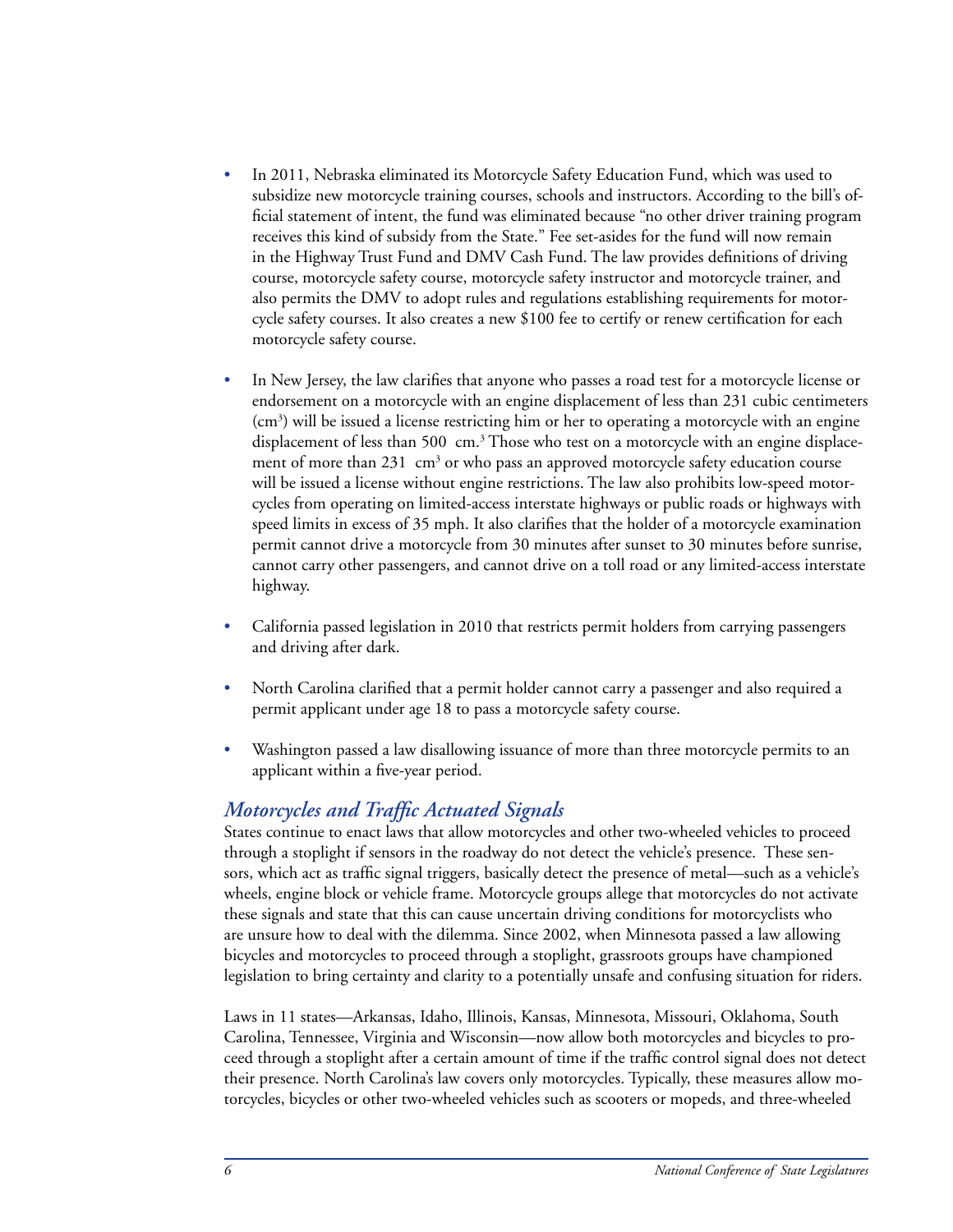### **Handlebar Height**

Most states have some restriction on motorcycle handlebar height, according to the MSF. In 15 states, the maximum handlebar height is 15 inches above the seat. Fourteen states require that handle grips to be below shoulder height. Massachusetts includes both these restrictions in its regulations. Oklahoma does not allow handlebars above the driver's eye level. Washington and Wisconsin allow handlebars to be up to 30 inches above the seat. Sixteen states do not appear to restrict handlebar positioning and height.

In 2010, the Indiana legislature became the latest state to enact handlebar restrictions legislatively. The law requires motorcycles to be equipped with handlebars that rise no higher than the driver's shoulders when seated on the motorcycle.

#### **Vulnerable Users**

State legislatures have taken serious steps to protect vulnerable users of the road, such as motorcyclists, bicyclists, pedestrians and others. The North Carolina legislature enacted a law in 2011 that assesses a \$200 fine for anyone who causes a motorcycle to change travel lanes or go off the road; a \$500 fine is assessed for a driver who causes a motorcyclist to crash in such a situation.

In 2009, the Georgia legislature revised penalties for anyone who causes serious injury to a motorcyclist, bicyclist, pedestrian or farmer. The fine for a first offense is \$250, in addition to any other penalties stipulated, and convictions are to be reported to the Department of Driver Services. A second offense within a five-year period results in a fine of \$500 to \$1,000 and imprisonment for 10 days to 12 months. These fines mandatory fines cannot be suspended.

vehicles to proceed through a stoplight after a prescribed amount of time if the intersection is clear of any vehicles with the right-of-way. All these provisions were enacted within the past decade; measures in Illinois, Kansas and Virginia passed in 2011.

California and Washington have used another tactic—dealing with the underlying technology issue. Both now require traffic signal control devices to detect bicycles and motorcycles. The Washington law requires all future installation of vehicle-activated traffic control signals to register the presence of motorcycles and bicycles. It also encourages marking intersections to denote where the signal detection is so two-wheeled vehicles can be positioned to activate the signal.

In Ohio, the State Department of Transportation (DOT) did not believe the issue needed to be addressed legislatively. It was concerned that motorists might be confused if they saw a two- or three-wheeled vehicle proceed through a stoplight. Instead, the DOT created a program so riders could report a signal that did not register their presence, and the DOT would attempt to remedy the situation. The solution has met with approval from the motorcycling and bicycling communities thus far.

Controlled intersections and adherence to traffic signals by all road users reduce the likelihood that a crash, injury or fatality will occur. Pavement sensors that trigger traffic signals require proper calibration and maintenance so they can detect the magnetic signature of motorcycles and other small vehicles without being oversensitive to the presence of vehicles in other lanes. Motorcycle riders and groups are encouraged to work with state departments of transportation or other appropriate entities if they encounter a traffic signal that does not detect the presence of a motorcycle.

# *Child Passenger Laws*

Few states explicitly regulate child passengers travelling on motorcycles. In at least five states— Arkansas, Hawaii, Louisiana, Texas and Washington—such regulations exist. Texas amended its traffic safety statutes in 2009 to prohibit a child under age 5 from riding on a motorcycle, although a child may ride in a sidecar attached to the motorcycle. Washington's law prohibits child passengers under age 5 on motorcycles in any instance. Louisiana prohibits passengers younger than age 5 from riding as a passenger unless they are properly seated and wearing a helmet. Arkansas prohibits passengers under age 8, while Hawaii prohibits those under age 7. Hawaii's law, however, allows child passengers to ride in a three-wheeled motorcycle with a full body enclosed cab and a seat belt or child restraint system.

California and North Carolina enacted laws in 2010 that limit passengers on a motorcycle unless the operator has reached a certain age or educational requirement. The amended California law prohibits anyone with a motorcycle instruction permit to carry a passenger. North Carolina's law prohibits anyone under age 18 who holds a motorcycle learner's permit from carrying a passenger.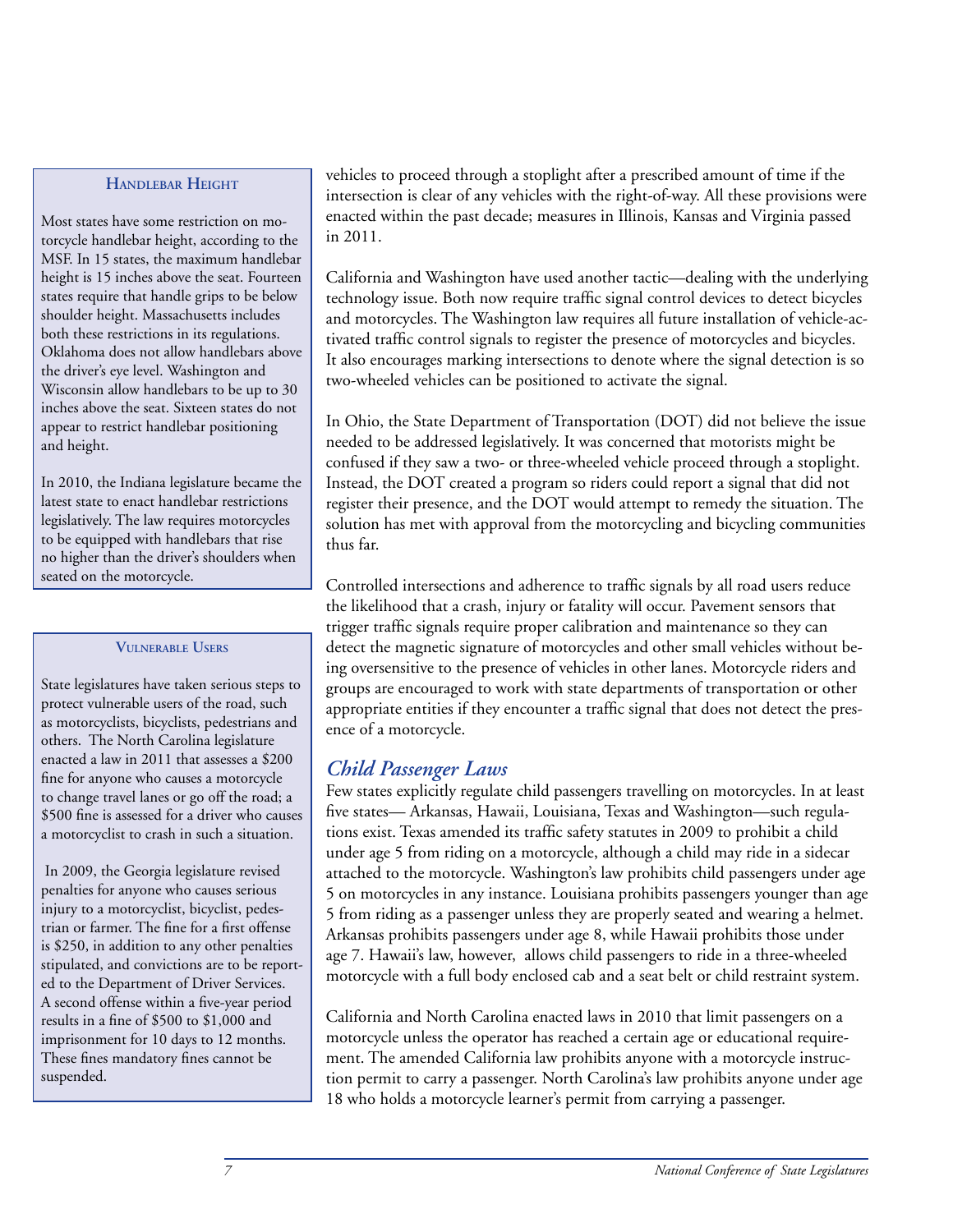### **Evidence of Effectiveness: Helmets and Rider Education**

### *Helmets*

Helmets are important safety equipment because they mitigate the severity of injuries to the head and brain, according to NHTSA. All motorcycle helmets sold in the United States must meet FMVSS No. 218. Use of FMVSS No. 218-compliant motorcycle helmets decreased from 67 percent in 2009 to 54 percent in 2010. Motorcycle helmets, when used, are estimated to prevent 37 percent of fatal injuries and 67 percent of brain injuries to motorcyclists.

Helmets that are not certified by a manufacturer to meet the minimum safety performance requirements of FMVSS No. 218 are called "novelty helmets." Motorcycle riders sometimes prefer such helmets because they are less bulky and look sportier. A NHTSA report states that compliance tests show novelty helmets perform significantly worse than compliant helmets and offer wearers no protection in the event of a crash. Motorcyclists who wear novelty helmets are more likely to sustain fatal head injuries if, during the crash, the rider falls to the ground and his or her head hits a paved road or another object. The NHTSA study determined that novelty helmets will not protect motorcycle riders during crashes from either impact or penetration threats and likely will not stay on riders' heads during crashes. Observational studies report the use of novelty helmets in states that require a helmet be worn by all motorcyclists increased from 11 percent in 2009 to 22 percent in 2010.

Safety advocates and motorcycle rider groups disagree about the effectiveness of helmet use laws. The American Motorcyclists Association (AMA) and other rider groups argue that preventing crashes is critical to motorcycle safety and that mandatory helmet laws do nothing to reduce crashes. Instead, motorcycle safety training and driver education about motorcycles would be more effective, since they claim automobile drivers cause many of the crashes. Motorcycle rider groups contend that helmet laws interfere with their individual freedom and assert that adults are capable of assessing risks and making their own decisions about wearing a helmet.

On the other hand, safety advocates agree that pre-crash factors (rider education and increasing motorists' awareness of motorcycles) are important components to improving motorcycle safety. They also contend, however, that improving motorcycle safety requires a comprehensive approach that addresses the crash factors (head and brain protection in the event of a crash) and post-crash factors (rapid emergency response to crash scenes) to better serve the needs of motorcyclists who may be involved in crashes. Motorcycle rider groups assert that car drivers are the cause of many of the motorcycle crashes. NHTSA asserts this is only partially true, however, because the statement does not consider the overall crash and takes into account only multi-vehicle crashes, not single-vehicle crashes. Nationally, nearly half of all fatal motorcycle crashes are single-vehicle crashes that involve only the motorcyclist. The remainder are multi-vehicle crashes, in some of which car drivers are responsible. The enactment of helmet use laws that require all motorcyclists, regardless of age, to wear an FMVSS No. 218-compliant motorcycle helmet are low-cost actions that all states can take to provide immediate benefits—increasing motorcycle helmet use, increasing the number of motorcyclists' lives saved, reducing the number of traumatic brain injury cases associated with motorcycle crashes, and reducing the economic cost to the state.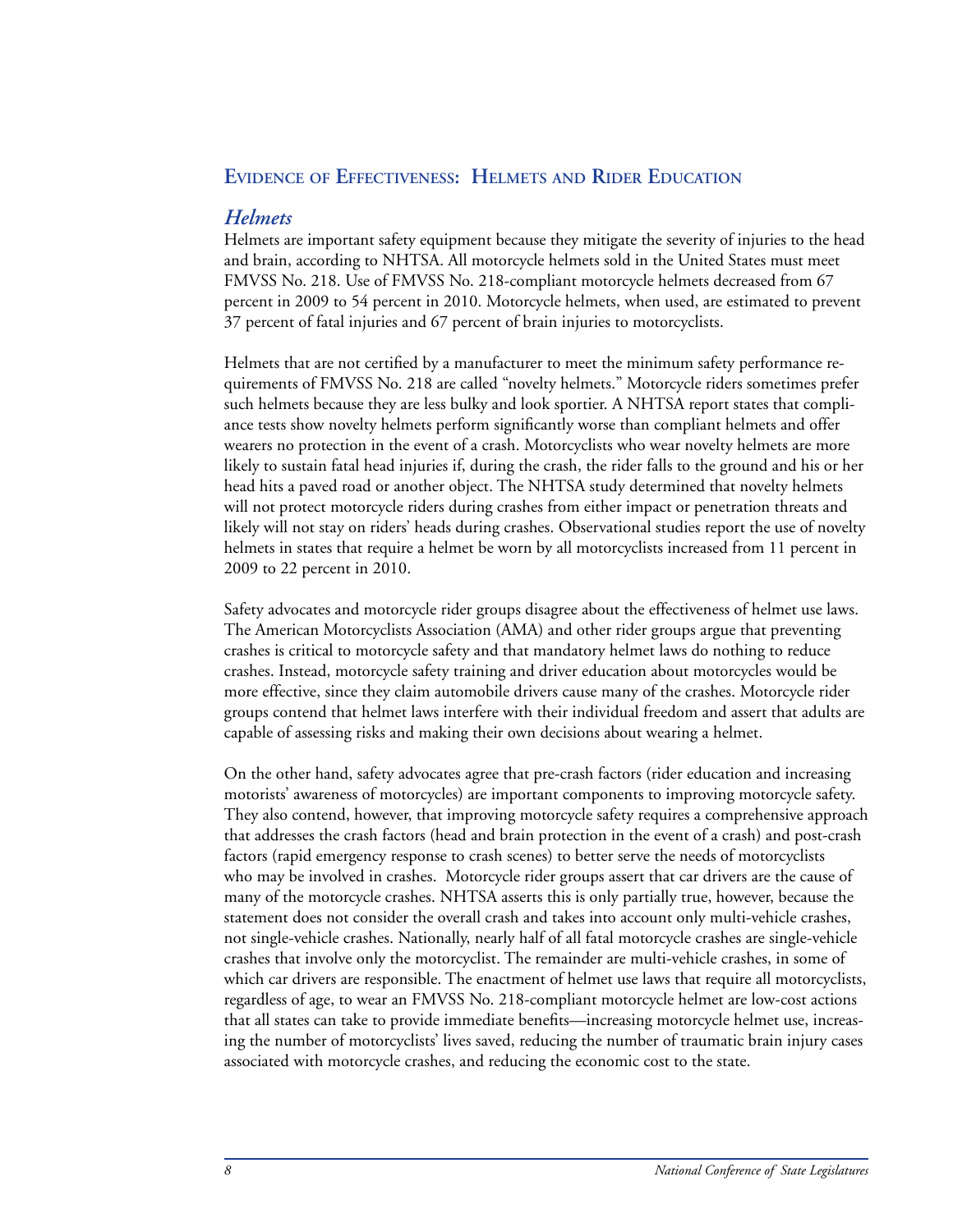## *Education Programs*

Some states attempt to improve motorcycle safety through a variety of programs designed to train inexperienced motorcyclists. Illinois, for example, has a Cycle Rider Safety Training Program. It was established in 1976 after the Illinois Department of Transportation found that both motorcycle ridership and the number of crashes and fatalities involving motorcycles were increasing. Research in Illinois showed that most motorcyclists were riding without training and that more than 90 percent were self-taught. Through the Cycle Rider Safety Training Program, Illinois was able to educate 136,800 students between 1976 and 1996. Motorcycle crashes in Illinois decreased by more than 45 percent, and fatalities decreased by 57 percent between 1976 and 1995.

In 2009, Florida implemented its Motorcycle Safety Strategic Plan—which included formation of a Motorcycle Safety Coalition and new rider training requirements—and saw a 13.6 percent decrease in fatalities and a 12.7 percent reduction in injuries.

The AMA supports voluntary—but not mandatory—rider education programs for motorcyclists. Training programs, according to these groups, should be offered as a licensing incentive so that, if the motorcyclist completes a rider education course, he or she receives a full license to immediately operate any motorcycle on public roads.

NHTSA and the MSF cooperatively funded a study to determine the effectiveness of entry-level riders who completed multiple levels of training versus a single entry-level training course, then compared the driving, citation and crash experience of study participants. Field research began in early 2007, and the study was extended through 2011. The University of North Carolina's Highway Safety Research Center is evaluating the research to examine the benefits of rider education and determine its effect on crash avoidance skills.

## *Alcohol Programs*

In 2009, alcohol was detected in 36 percent of motorcycle drivers in fatal crashes. Motorcyclists were more likely to have a blood alcohol content of .08 g/dL or higher than other motor vehicle drivers. NHTSA conducted research on a closed course where study participants who were experienced riders were dosed to certain Blood Alcohol Concentration and tasked with completing entry-level training course exercises to determine alcohol's negative effects on motorcyclists' driving skills. NHTSA also has sponsored training courses to help law enforcement officers identify cues—such as drifting during a curve in the road, inattentiveness to their surroundings, trouble balancing their motorcycle at a stop—that may indicate whether a motorcyclist is driving impaired.

Several anti-drunk driving programs have been designed to inform the public about the hazards of drinking and driving a passenger vehicle, but few programs educate the public about the problem of riding a motorcycle under the influence. The MSF includes a module on the dangers of impaired riding in its entry-level training course. Wisconsin developed an education program to expand and supplement the MSF's alcohol module in all of the state rider education courses. For real-life emphasis, the supplemental course materials developed by Wisconsin illustrate the process that occurs when a motorcyclist is arrested for riding under the influence of drugs or alcohol.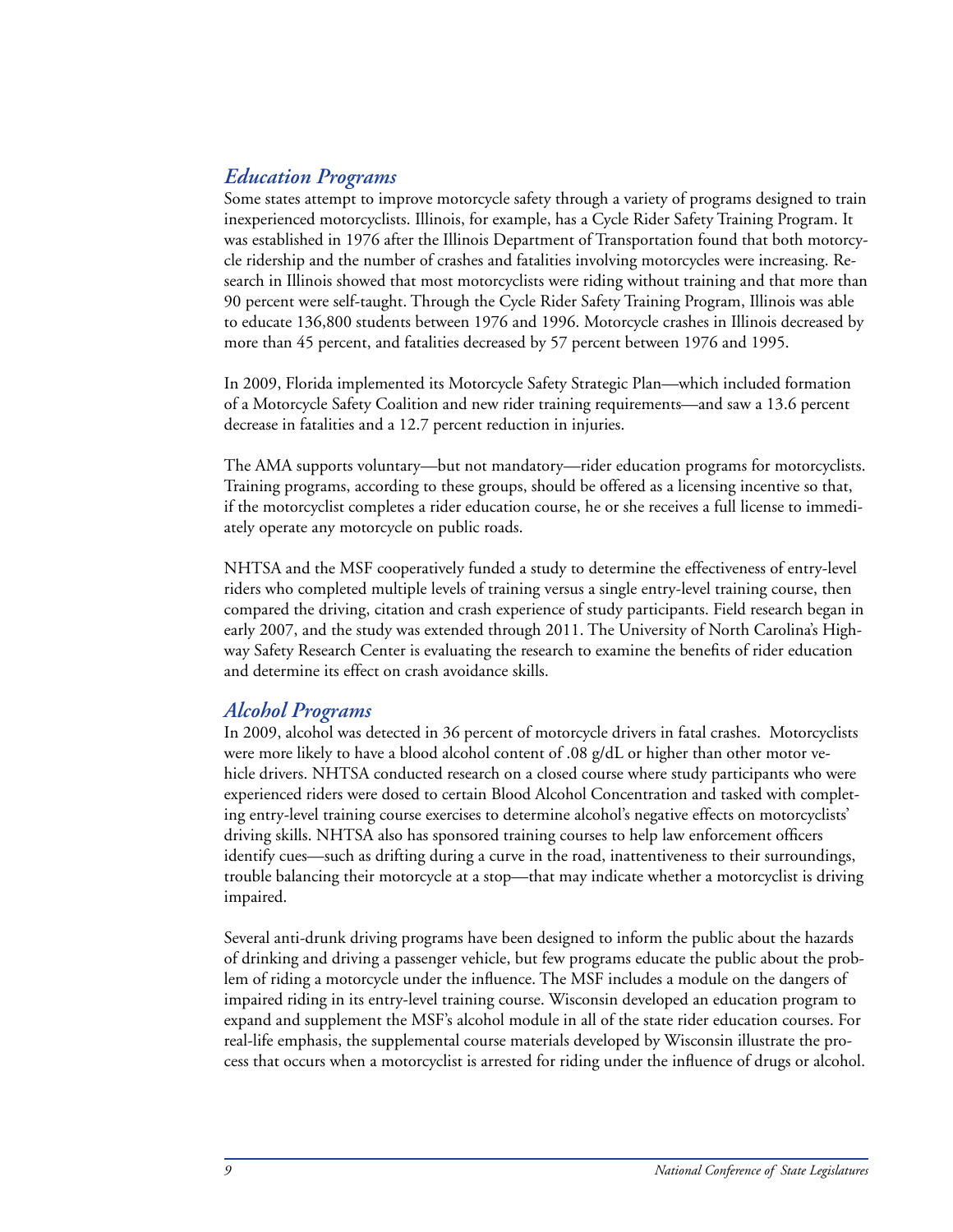## **Conclusion**

Riding a motorcycle requires tremendous skill and awareness. Motorcycles offer little forgiveness for error and provide very little protection against rider mistakes, regardless of who is at fault when a crash occurs. Eighty percent of motorcycle riders who are involved in a crash are either injured or killed.

Enacting motorcycle helmet use laws for all motorcyclists, regardless of age, is a low-cost action many states have taken to increase the level of motorcycle safety and decrease the number of deaths and injuries associated with motorcycle crashes.

State laws that require special endorsements on driver's licenses to operate a motorcycle and mandatory rider education help ensure that motorcyclists possess the necessary skills to safely operate a motorcycle and avoid crash scenarios. States can encourage motorcycle riders to complete the licensing process by limiting the number of times riders can apply to renew a learner's permit before being they must complete the licensing process.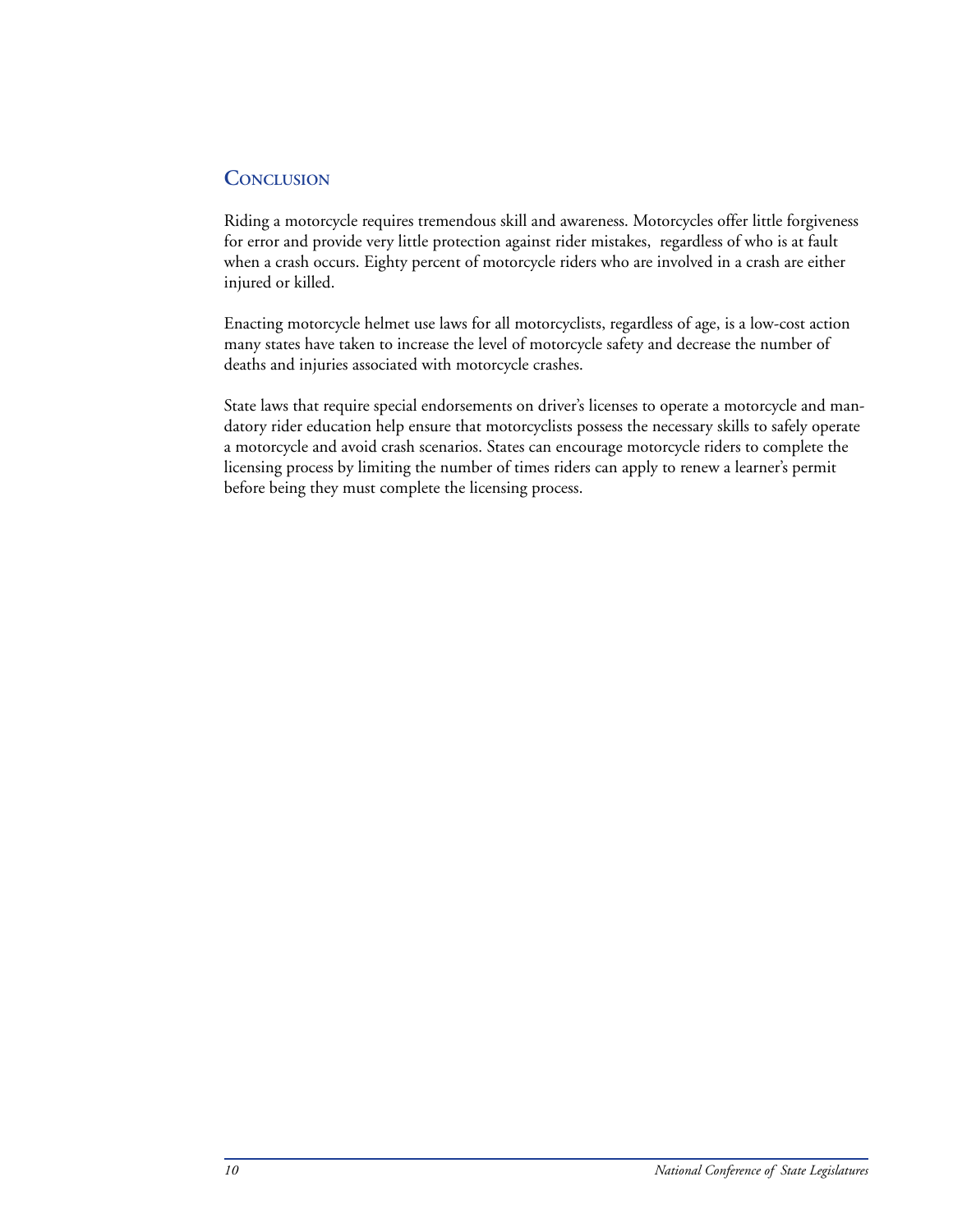| All Riders                | Specific Segment of<br><b>Riders</b><br>(Usually under age<br>18 or age 21) | No Helmet<br>Required |
|---------------------------|-----------------------------------------------------------------------------|-----------------------|
| Alabama                   | Alaska <sup>1</sup>                                                         | Illinois              |
| California                | Arizona                                                                     | Iowa                  |
| Georgia                   | Arkansas                                                                    | New Hampshire         |
| Louisiana                 | Colorado                                                                    |                       |
| Maryland                  | Connecticut                                                                 |                       |
| Massachusetts             | Delaware                                                                    |                       |
| Michigan                  | Florida <sup>2</sup>                                                        |                       |
| Mississippi               | Hawaii                                                                      |                       |
| Missouri                  | Idaho                                                                       |                       |
| Nebraska                  | Indiana                                                                     |                       |
| Nevada                    | Kansas                                                                      |                       |
| New Jersey                | Kentucky <sup>3</sup>                                                       |                       |
| New York                  | Maine <sup>4</sup>                                                          |                       |
| North Carolina            | Minnesota <sup>5</sup>                                                      |                       |
| Oregon                    | Montana                                                                     |                       |
| Tennessee                 | New Mexico                                                                  |                       |
| Vermont                   | North Dakota <sup>6</sup>                                                   |                       |
| Virginia                  | Ohio <sup>7</sup>                                                           |                       |
| Washington                | Oklahoma                                                                    |                       |
| West Virginia             | Pennsylvania <sup>8</sup>                                                   |                       |
| District of<br>Columbia   | Rhode Island <sup>9</sup>                                                   |                       |
| Puerto Rico <sup>12</sup> | South Carolina                                                              |                       |
| American Samoa            | South Dakota                                                                |                       |
| Guam                      | Texas <sup>10</sup>                                                         |                       |
| Northern<br>Marianas      | Utah                                                                        |                       |
| Virgin Islands            | $W$ isconsin $11$                                                           |                       |
|                           | Wyoming                                                                     |                       |

## **Appendix. Motorcycle Helmet Use Requirements**

#### **Notes**

1. Alaska's motorcycle helmet use law covers passengers of all ages, operators younger than age 18, and operators with instructional permits.

2. In Florida, the law requires that all riders younger than age 21 wear helmets, without exception. Those age 21 and older can ride without helmets only if they can show proof that they are covered by a medical insurance policy.

3. In Kentucky, the law requires that all riders younger than age 21 wear helmets, without exception. Those age 21 and older can ride without helmets only if they can show proof that they are covered by a medical insurance policy. Motorcycle helmet laws in Kentucky also cover operators with instructional/ learner's permits.

4. Motorcycle helmet laws in Maine cover operators with instructional/learner's permits. Maine's motorcycle helmet use law also covers passengers ages 17 and younger and passengers if their operators are required to wear a helmet.

5. Motorcycle helmet laws in Minnesota cover operators with instructional/learner's permits.

6. North Dakota's motorcycle helmet use law covers all passengers traveling with operators who are covered by the law.

7. Ohio's motorcycle helmet use law covers all operators during the first year of licensure and all passengers of operators who are covered by the law.

8. Pennsylvania's motorcycle helmet use law covers all operators during the first two years of licensure unless the operator has completed the safety course approved by PennDOT or the Motorcycle Safety Foundation.

9. Rhode Island's motorcycle helmet use law covers all passengers (regardless of age) and all operators during the first year of licensure (regardless of age).

10. Texas exempts riders age 21 or older if they can either show proof of successfully completing a motorcycle operator training and safety course or can show proof of having a medical insurance policy. A peace officer cannot stop or detain a person who is the operator of or a passenger on a motorcycle for the sole purpose of determining whether the person has successfully completed the motorcycle operator training and safety course or is covered by a health insurance plan.

11. Motorcycle helmet laws in Wisconsin cover operators with instructional/learner's permits.

12. Puerto Rico strengthened its motorcycle law in 2007. The law requires riders to wear helmets, boots, gloves and reflective gear while riding at night. The law also imposed new testing requirements.

**Sources:** National Highway Traffic Safety Administration, NCSL, and the Insurance Institute For Highway Safety, 2011.